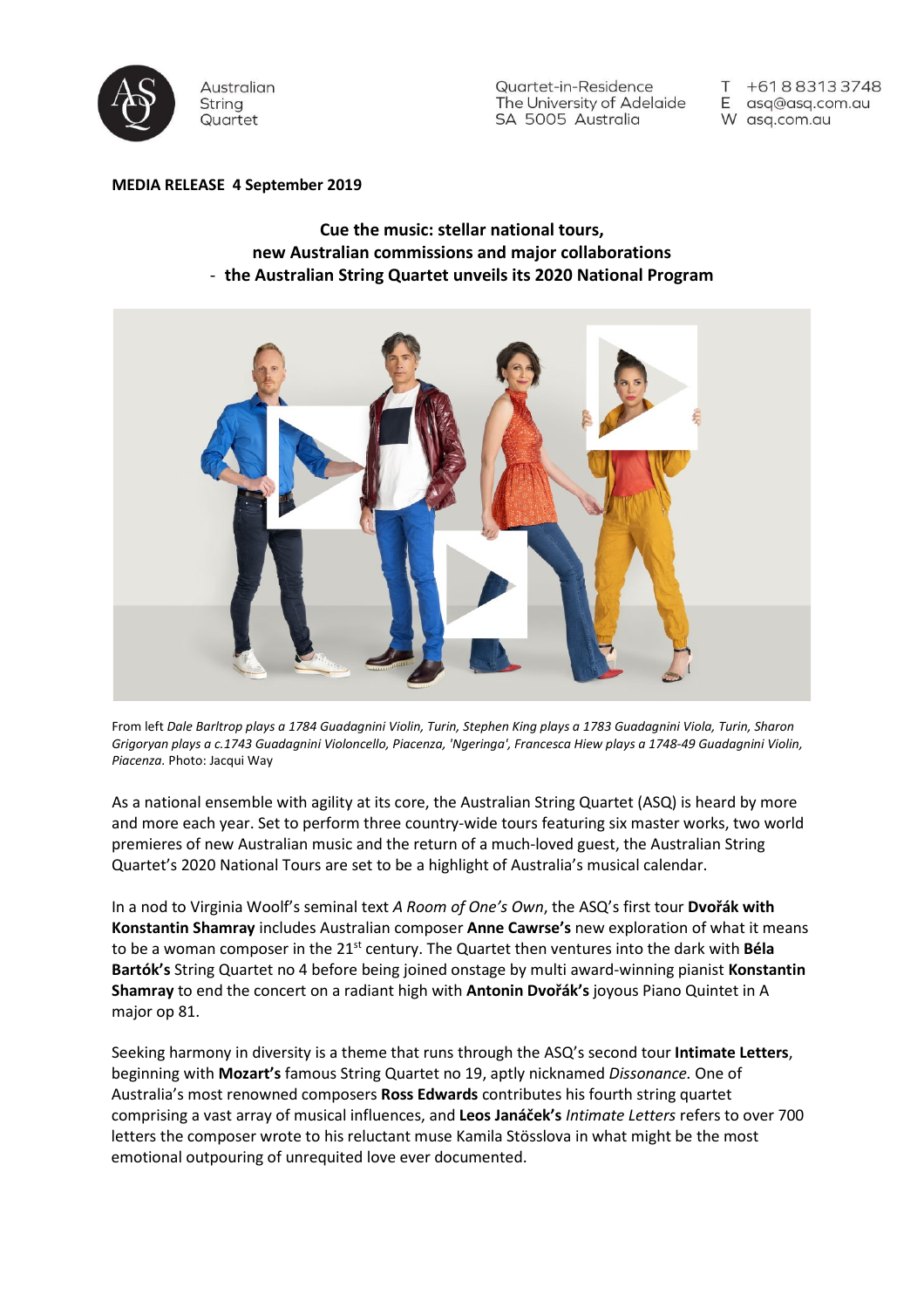

Quartet-in-Residence The University of Adelaide SA 5005 Australia

+61883133748 E asq@asq.com.au W asq.com.au

The ASQ's third tour **Late Beethoven** combines two epic seven-movement quartets back-to-back. **Beethoven's** monumental String Quartet in C sharp minor op 131 is a revelation and it was the writing of this great artist that inspired 20<sup>th</sup> century French composer **Henri Dutilleux** when creating his only string quartet *Ainsi la Nuit*, an evocative, poetic and sensuous piece.

Looking beyond its National Tours, the ASQ pays homage to Beethoven in the 250<sup>th</sup> anniversary year of the composer's birth by teaming up with renowned **experience design studio Sandpit,** (a company of designers, developers, artists and engineers behind innovative projects for Google's Creative Lab, the Australian Centre for Moving Image, Museum Victoria, ACMI, Melbourne Zoo and more) to present an interactive choose-your-own-adventure event culminating in a new and unique Beethoven quartet experience every time. Titled **Project Ludwig**, this experience will pop up in Adelaide, Melbourne, Brisbane and Sydney.

The ASQ is also set to feature in the **Perth Festival** with an inspiring multi-day project juxtaposing Beethoven's six opus 18 string quartets with its Quartet & Country project. Joined by artists including **William Barton**, **Lou Bennett** and **Stephen Pigram**, these programs interweave Western Art Music with the Songlines of this country. Full details about these events will be released by Perth Festival later in 2019. Staying in Western Australia, the ASQ joins the **West Australian Symphony Orchestra** to perform John Adams' *Absolute Jest* in a thrilling program that also includes Beethoven's Symphony no 7.

Located in regional Australia, the ASQ's Festivals are three-day intimate musical escapes that engage local communities. The **Dunkeld Festival of Music** in Victoria's Southern Grampians features guest musicians **Andrea Lam (piano)** and **David Greco (baritone)**, and the **Margaret River Weekend of Music** in Western Australia will include **Genevieve Lacey (recorder)** and **Fiona Campbell (mezzosoprano)**. The Margaret River Weekend of Music will also feature the world premiere of a new work by Western Australian composer Lachlan Skipworth. For the first time, the ASQ takes its festival format to the historical town of Dungog in regional New South Wales, gateway to the Barrington Tops National Park.

After the stellar success of its 2018 collaboration, the ASQ joins **Sydney Dance Company** in partnership to present a brand-new work combining the choreography of **Rafael Bonachela** with the music of The National's **Bryce Dessner**. Titled *Impermanence* and commissioned by the ASQ and Sydney Dance Company, this exciting new work will be presented with seasons in Sydney and Melbourne.

As part of ASQ's mission to break down barriers of classical music, the Quartet's award-winning **Close Quarters** series continues with quick and intimate events popping up in unexpected locations around the country.

With blistering programs, powerhouse collaborations and celebrating local voices in music, the Australian String Quartet's 2020 year is set to excite and inspire.

#### **MORE INFORMATION**

**Samuel Jozeps, ASQ Marketing & Communications Manager** [sjozeps@asq.com.au](mailto:sjozeps@asq.com.au) 0429 645 436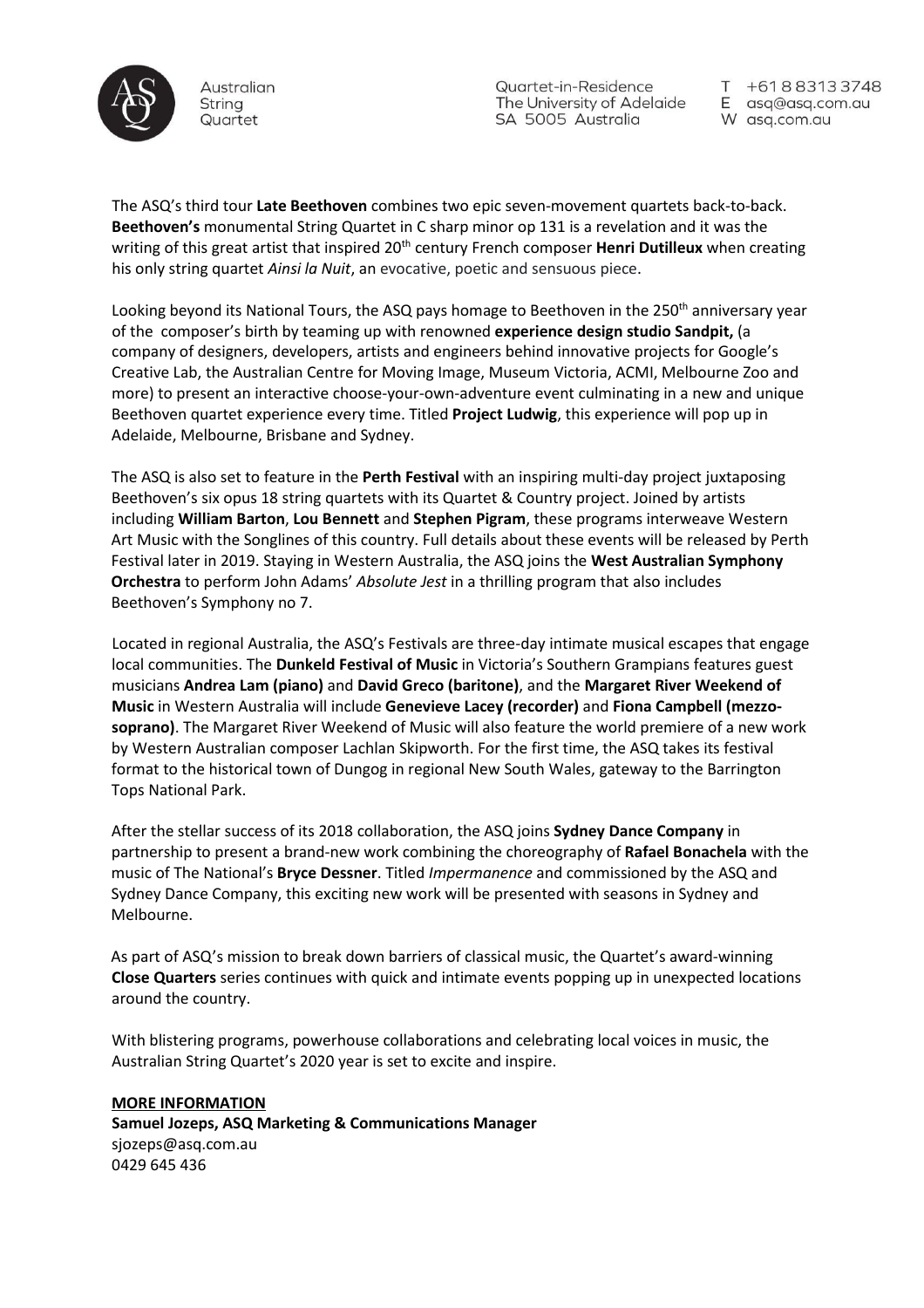

Quartet-in-Residence The University of Adelaide SA 5005 Australia

+61883133748 E asq@asq.com.au W asq.com.au

## **QUOTES**

*"There is nothing like live music. From concert halls to intimate spaces, and partnerships with diverse practitioners, in 2020 we are thrilled to offer more unique live experiences for people all over Australia"* **Dale Barltrop - violin**

*"The Australian String Quartet is a local company, to every person across the land. In 2020, through our extensive touring and inspiring partnerships we'll connect with more people through the celebration of music"* **Francesca Hiew, violin**

*"Our musical year in 2020 will be bright, bold and colourful. We travel around the country to celebrate music with an array of wonderful artists, and contribute new Australian music to our cultural landscape"* **Stephen King - viola**

*"Our 2020 program really explores life from many musical perspectives. Through our programs, we hope to enrich the days of everyone with whom we share our time"* **Sharon Grigoryan, cello**

#### **BIOGRAPHY – AUSTRALIAN STRING QUARTET**

For 35 years, the Australian String Quartet (ASQ) has created unforgettable string quartet performances for national and international audiences. Dedicated to musical excellence with a distinctly Australian character, the Quartet's purpose is to create chemistry and amplify intimacy through experiences that connect people with string quartet music.

From its home base at the University of Adelaide, Elder Conservatorium of Music, the ASQ reaches out across Australia and the world to engage people with an outstanding program of performances, workshops, commissions and education projects. The Quartet's distinct sound is enhanced by a matched set of 18<sup>th</sup> century Guadagnini instruments, handcrafted by Giovanni Battista Guadagnini between c.1743 and 1784 in Turin and Piacenza, Italy. These precious instruments are on loan for the ASQ's exclusive use through the generosity of UKARIA.